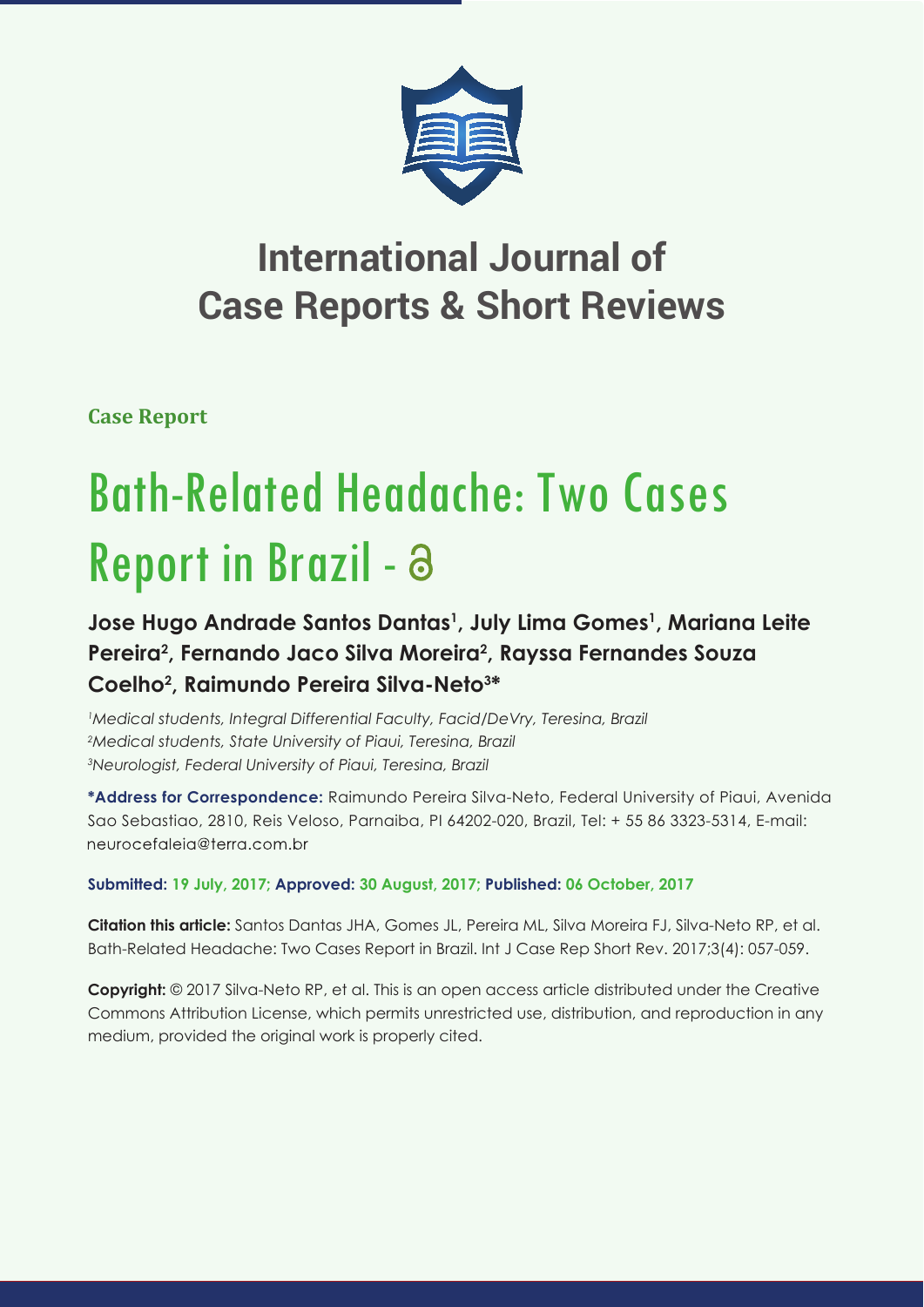#### **ABSTRACT**

**Background**: Bath-related headache (BRH) is a rare headache disorder described initially by Negoro et al. in 2000. It is characterized by developing while the patient is bathing in hot water or immersion in a hot bath.

**Cases**: We described two cases of Brazilian women with bath-related headache who presented several episodes of intense throbbing headache that developed during a hot shower. Their neurological exams and brain images showed no abnormality. The headache did not recur after the patients avoided bathing in hot water.

**Conclusion**: Hot bath-related headache is a benign headache unassociated with a structural lesion.

**Keywords**: Bathing Headache; Hot Bath; Headache; Trigger

#### **INTRODUCTION**

**Patient 2**

Bath-Related Headache (BRH) is a rare headache disorder described initially by Negoro et al. in 2000 [1]. It is characterized by developing while the patient is bathing in hot water or immersion in a hot bath. There is not yet a diagnostic criterion for BRH and it has not been described in the International Classification of Headache Disorders, Third Edition (beta version) (ICHD-3β) [2].

To date, most cases reported (45/48; 93.7%) in the literature have occurred in the Asian population of six countries: China (6 cases) [3], Japan (5 cases) [1, 4, 5], Taiwan (26 cases) [6–8], Turkey (4 cases) [9], India (3 cases)  $[10]$  and Korea (1 case)  $[11]$ . There is only one case in Europe (Spain) [12], one in Africa [13], and another in South America (Brazil) [14]. In this article, we report two cases of Brazilian women who developed severe headache during a hot bath and to the best of our knowledge, these are the second and third cases reported in South America.

#### **CASE REPORTS**

#### **Patient 1**

A 63-year-old woman was referred to our Headache Centre because of a severe headache. In the past, she had a history of migraine without aura, but that disappeared after menopause. The current headache appeared suddenly during a hot shower 30 days ago. The headache was so severe that her family brought her to an emergency hospital. It was an intense throbbing headache, located bilaterally in the front temporal region and lasted about 20 minutes. She had no nausea, vomiting, photophobia, nor phonophobia. The patient reported that she always took a bath with water at normal temperature, but had bought an electric shower and decided to take a shower with hot water. One week after the first headache attack, she experienced taking a hot shower again and immediately after the hot water fell on her head, she felt intense headache that lasted for about 30 minutes. Two weeks after the second episode, she again bathed with hot water and presented headache similar to the previous attacks, but with a duration of 40 minutes. No precipitating factors other than bathing were found.Non-steroidal anti-inflammatories and / or analgesics administered during her visit to the emergency unit were not effective. So after the third episode she decided to consult a neurologist. She said she had hypothyroidism and used levotiroxina75mcg / day for more than 10 years. She was normotensive. Her neurological examination was normal. Brain CT and MRI showed normal results. No preventive treatment was started. We only advised the patient to avoid bathing in hot water. So, after the last episode she avoided bathing in hot water and headaches did not recur after a two-year follow-up.

A 65-year-old woman, who had no prior history of headaches, was referred to our Headache Centre because she developed a severe headache during a hot bath during the five days preceding the medical appointment. He presented with explosive right-side headaches. She had no other associated symptoms, such as nausea, photophobia, or phonophobia. The pain could not be relieved by taking an analgesic tablet and/or bed rest. This headache gradually developed and reached a maximum level of intensity in 10 min, lasting 45–60 min. She was normotensive. Neurological examination was unremarkable. Brain CT and MRI showed normal results. No preventive treatment was started. We only advised the patient to avoid bathing in hot water. So, after the last episode she avoided bathing in hot water and headaches did not recur after a one-year follow-up.

#### **DISCUSSION**

Bath-Related Headache (BRH) is a rare headache disorder first described by Negoro et al, in 2000 [1] and since its initial description, few cases have been described. Therefore, there are no established diagnostic criteria for this unusual form of headache.

Our two case reports are the second and third description of BRH in South America. Despite the evident predominance of this disorder in the Asian population, epidemiological researches that were carried out did not confirm if there are geographical differences in the prevalence of primary headaches [15].

In addition to the geographical features, this unusual form of headache seems to be almost exclusive to women, as there are only two cases reported in male patients [9, 13]. Generally, headache occurred in a bath in hot water and disappeared after removal of this triggering factor.

There is a headache attributed to external application of a cold stimulus in the ICHD-3β. It occurs when a cold stimulus is applied externally to the head, such as immersion of the head in ice water [2]. In recent years, some descriptions of a new headache have appeared in which the warm stimulus applied on the head was the one provoking the headache. The onset of this headache is more frequent when the patient wets the head with hot water [3,6–11,14], but this headache disorder may be triggered by the patient pouring hot water over his/ her body [1,4,6] or soaking in hot water [1,12].

Its pathophysiological mechanism is unknown, but it is assumed that in predisposed individuals, excessive stimulation to the scalp temperature-sensitive receptors may cause this headache [16]. The bath may be one of the triggers of the reversible cerebral vasoconstriction syndrome and prophylactic use of nimodipine may shorten the duration of attacks [6].